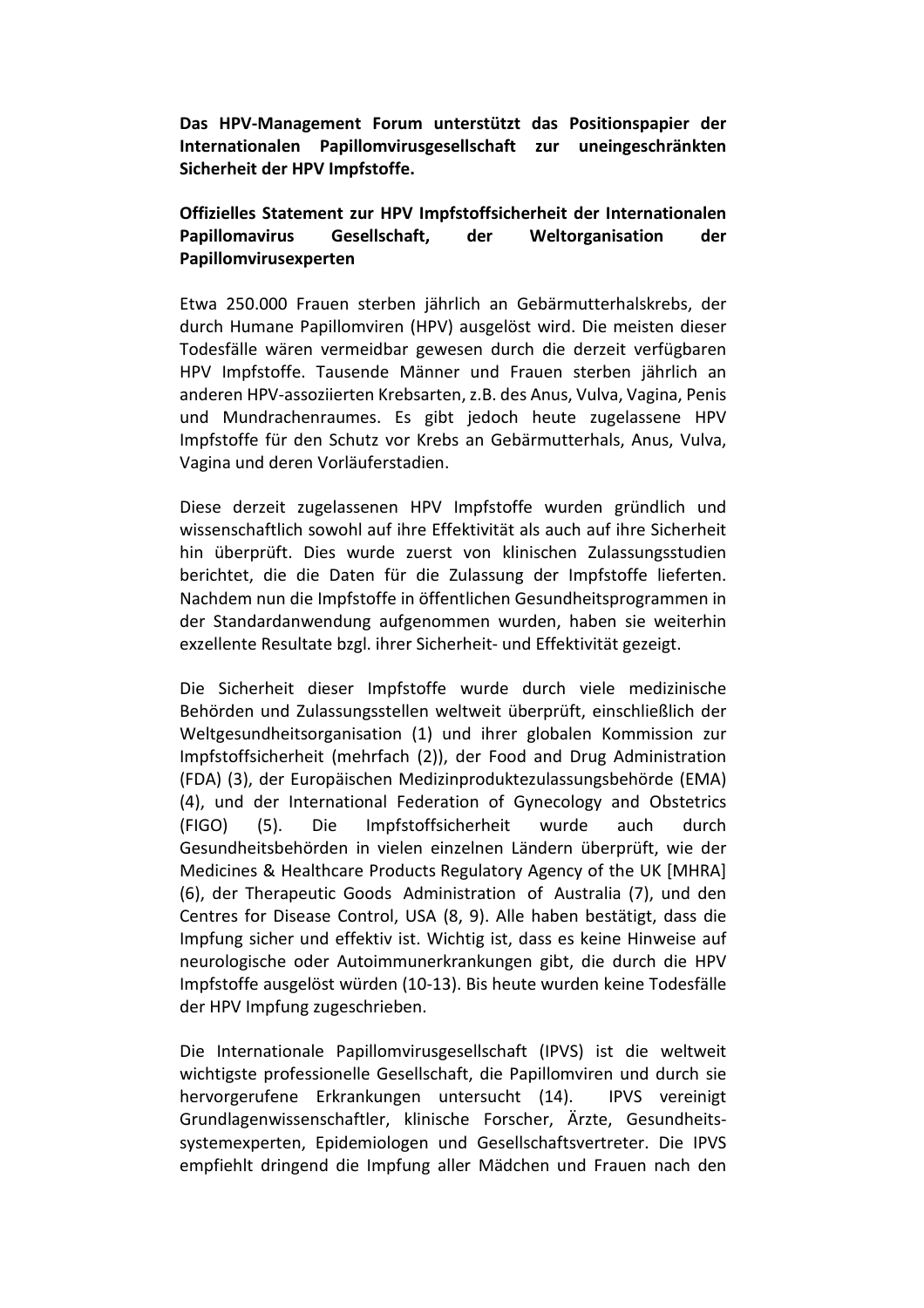gegebenen Indikationen und Empfehlungen durch die nationalen regulatorischen Behörden sowie die Impfung von Jungen und Männern, wo sie bereits zugelassen ist. Die IPVS bittet dringend die nationalen regulatorischen Behörden in Ländern, in denen die HPV Impfung bisher nicht verfügbar ist, die HPV Impfung für Mädchen und Frauen so bald als möglich verfügbar zu machen und die Impfung von Jungen und Männern dringend zu berücksichtigen.

# **Official Statement concerning HPV Vaccine Safety of the International Papillomavirus Society, the Worldwide Organisation of Papillomavirus Experts**

Approximately 250,000 women die every year of cervical cancers caused by human papillomavirus (HPV). Most of these could have been prevented by the currently available prophylactic HPV vaccines. Thousands of men and women also die every year of other HPVassociated cancers, including cancers of the anus, vulva, vagina, penis and oropharynx. Yet there are now HPV vaccines currently approved for the prevention of cancers of the cervix, anus, vulva and vagina and their precursor lesions.

These currently licensed HPV vaccines have been reviewed extensively and scientifically, for efficacy as well as safety. This was first reported from clinical trials that provided evidence supporting licensure of the vaccines. As the vaccines have been incorporated into public health programs in real world situations, they have continued to show excellent safety and effectiveness outcomes.

The safety of these vaccines has been reviewed by multiple medical authorities and regulatory agencies globally, including the World Health Organisation(1) and its Global Advisory Committee on Vaccine Safety (on multiple occasions(2)), Food and Drug Administration (FDA)(3), European Medicines Agency (EMA)(4), and International Federation of Gynaecology & Obstetrics (FIGO)(5). Vaccine safety has also been reviewed by health authorities in many individual countries such as the Medicines & Healthcare Products Regulatory Agency of the UK [MHRA](6), the Therapeutic Goods Administration of Australia(7), and Centres for Disease Control, USA(8, 9). All have endorsed them as safe and effective. Importantly, there is no evidence for neurological or autoimmune diseases caused by the HPV vaccines (10-13). To date, there have been no deaths directly attributed to HPV vaccination.

The International Papillomavirus Society (IPVS) is the world's leading professional society devoted to the study of papillomaviruses and the diseases that they cause (14). IPVS is comprised of basic scientists,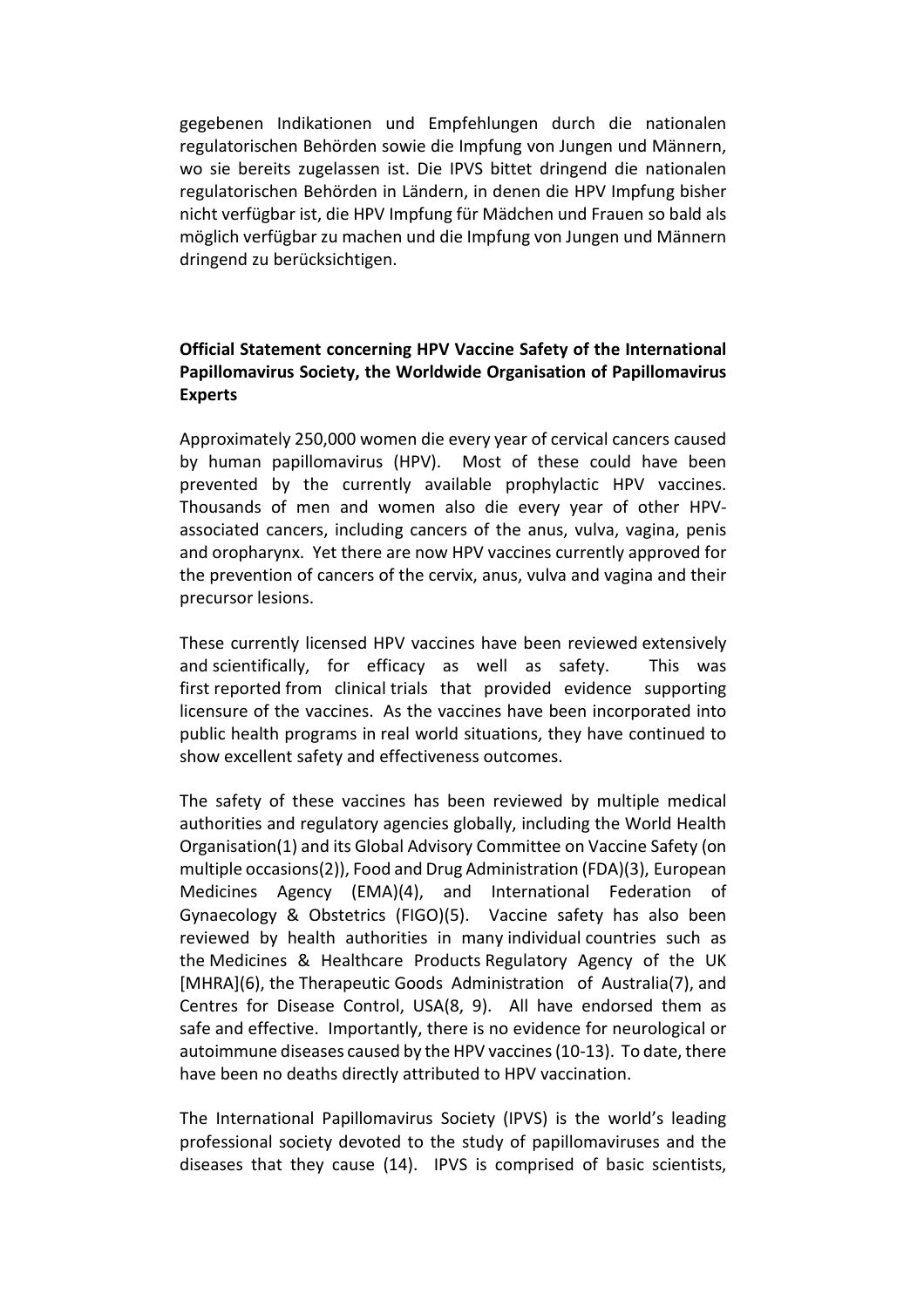clinical scientists, clinicians, public health experts, epidemiologists, and community advocates. IPVS strongly endorses HPV vaccination of all girls and women per the indications specified by the relevant national regulatory authorities and vaccination of boys and men wherever already approved. IPVS urges national regulatory authorities in countries where HPV vaccination is not currently available to implement HPV vaccination in girls and women as soon as possible and to strongly consider vaccination of boys and men.

#### **IPVS Policy Committee members:**

# **Prof Suzanne M Garland MBBS MD FRCPA FRANZCOG** *Ad Eundem* **FAChSHM, FASM, FFSc(RCPA)**

Director of Microbiological Research and of Clinical Microbiology and Infectious Diseases, The Royal Women's Hospital, Professor, Department of Obstetrics, Gynaecology, University of Melbourne, Victoria, Australia.

#### **Professor Margaret Stanley OBE FMedSci HonFRCOG**

Department of Pathology Cambridge

### **A/Prof Julia Brotherton B Med (Hons,) MPH (Hons), Grad Dip App Epi, FAFPHM, PhD**

Medical Director, National HPV Vaccination Program Register, Victorian Cytology Service, Australia Honorary Principal Fellow, School of Population and Global Health, University of Melbourne, Victoria, Australia

### **Professor Anna-Barbara Moscicki, MD ,**

Department of Pediatrics, Chief, Adolescent & Young Adult Medicine Professor of Pediatrics David Geffen School of Medicine University of California, Los Angeles, USA

#### **Dr Neerja Bhatla, MBBS, MD, FICOG, FIMSA, FAMS,**

Professor, Department of Obstetrics & Gynaecology, All India Institute of Medical Sciences Chairperson, FIGO Committee for Gynaecologic Oncology President, AOGIN; President, AGOI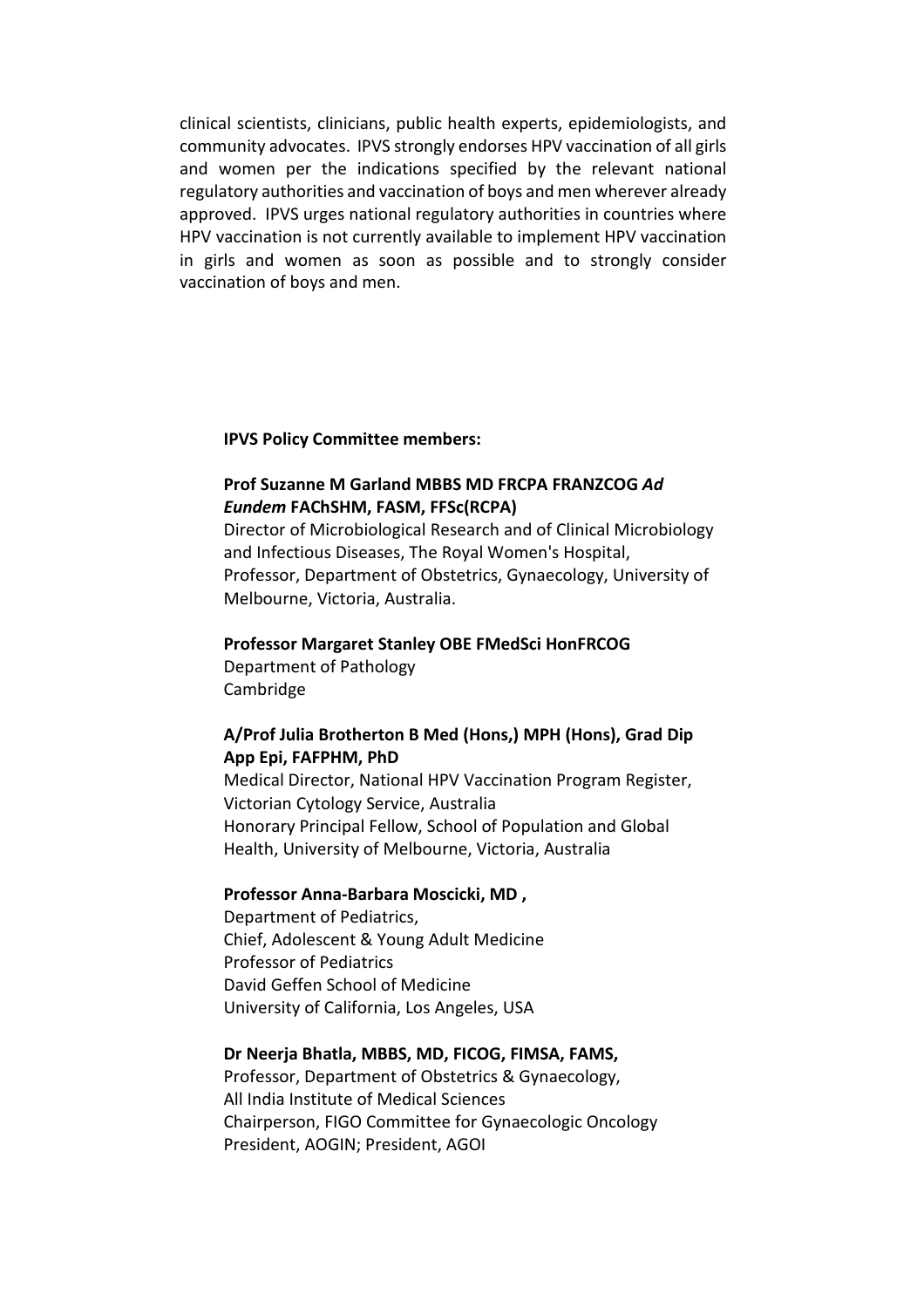Chairperson, Oncology & Trophoblastic Tumours Committee, FOGSI Board Member, IFCPC

### **PD Dr. Andreas M. Kaufmann, PhD**

Gynaekologische Tumorimmunologie, Charite-Universitaetsmedizin Berlin, Campus Benjamin Franklin, Berlin, Germany

## **Prof R. Sankaranarayanan, M.D.**

Head, Early Detection & Prevention Section (EDP) and Head, Screening Group (SCR) International Agency for Research on Cancer (WHO-IARC) **Prof Joel Palefsky, Past-President IPV**  Professor of Medicine Division of Infectious Disease University of California San Francisco

On behalf of IPVS (This document was approved by the IPVS members on the 19<sup>th</sup> of September, 2015).

References

1. Human papillomavirus vaccines: WHO position paper, October 2014. [cited 2015 August]; Available from: http://www.who.int/wer/2014/wer8943.pdf?ua=1.

2. Global Advisory Committee on Vaccine Safety Statement on the continued safety of HPV vaccination. [cited 2015 August]; Available from:

http://www.who.int/vaccine\_safety/committee/topics/hpv/GAC VS Statement HPV 12 Mar 2014.pdf.

3. Human Papillomavirus Vaccine. [cited 2015 August]; Available from:

http://www.fda.gov/BiologicsBloodVaccines/Vaccines/Approv edProducts/ucm172678.htm.

4. EMA to further clarify safety profile of human papillomavirus (HPV) vaccines. [cited 2015 August]; Available from:

http://www.ema.europa.eu/ema/index.jsp?curl=pages/medicine s/human/referrals/Human\_papillomavirus\_vaccines/human\_ref erral\_prac\_000053.jsp&mid=WC0b01ac05805c516f.

5. Safety of HPV vaccination: A FIGO STATEMENT. [cited 2015 August]; Available from:

http://www.figo.org/sites/default/files/uploads/projectpublications/Statement%20on%20Safety%20of%20HPV%20v